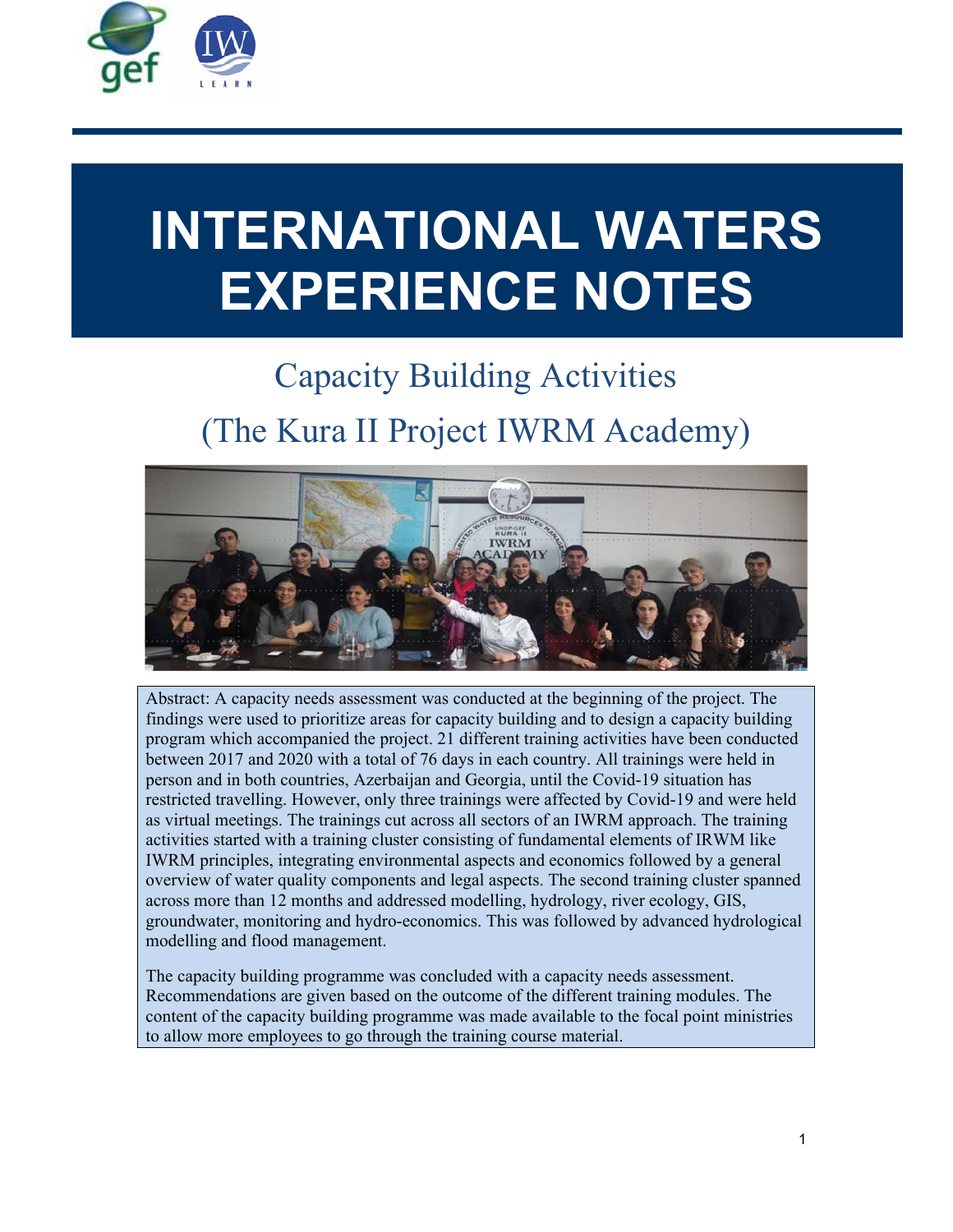#### **Capacity Building Activities**

#### **The Kura II Project IWRM Academy**

Experience of the GEF – sponsored

## UNDP GEF/IW: Kura II: Advancing IWRM across the Kura river basin through implementation of the transboundary agreed actions and national plans

GEF- ID: 5325

# PROJECT DESCRIPTION

UNDP-GEF Kura II Project was developed to address the priority needs in the ministerially endorsed Strategic Action Plan (SAP) through implementation of the SAP and national Integrated Water Resources Management (IWRM) Plans to strengthen and harmonize coordinated conjunctive transboundary ground and surface water management. It comprised five components: Support for institutional governance protocols; professional development and capacity building for water managers across sectors; stress reduction measures in critical areas; stakeholder education and empowerment; and, enhanced science for governance.

A capacity needs assessment was conducted at the beginning of the project based on the following steps:

- Identifying Issues, Problems and Opportunities
- Determine which Personnel to Train and on What Subject
- Prioritize the trainings based on their level of relevance to the national goals and objectives in water resources management, with focus on the transboundary trainings

The findings were used to prioritize areas for capacity building and to design a capacity building program which accompanied the project.

# THE EXPERIENCE

#### **Issue**

Several ministries, agencies and joint stock companies share responsibility for managing the water sector in both Azerbaijan and Georgia. Many entities are involved in the regulation process, sometimes causing overlaps or gaps in water resource management. Therefore, it is necessary to improve local legislation and the institutional framework in both countries in order to support effective water resource planning and management. Training components were dedicated to address the process of regulations dealing with environmental assessments and permits.

The two countries share the same concern to approximate their water legislation to the EUWFD but they move in that direction in two different paths. While Georgia has already signed the association agreement with the EU and have a roadmap for approximating its legislation to the EUWFD, Azerbaijan did not sign such an agreement with the EU. However, the government of Azerbaijan took the initiative to harmonize the water legislation with the EUWFD to date. Capacity building on the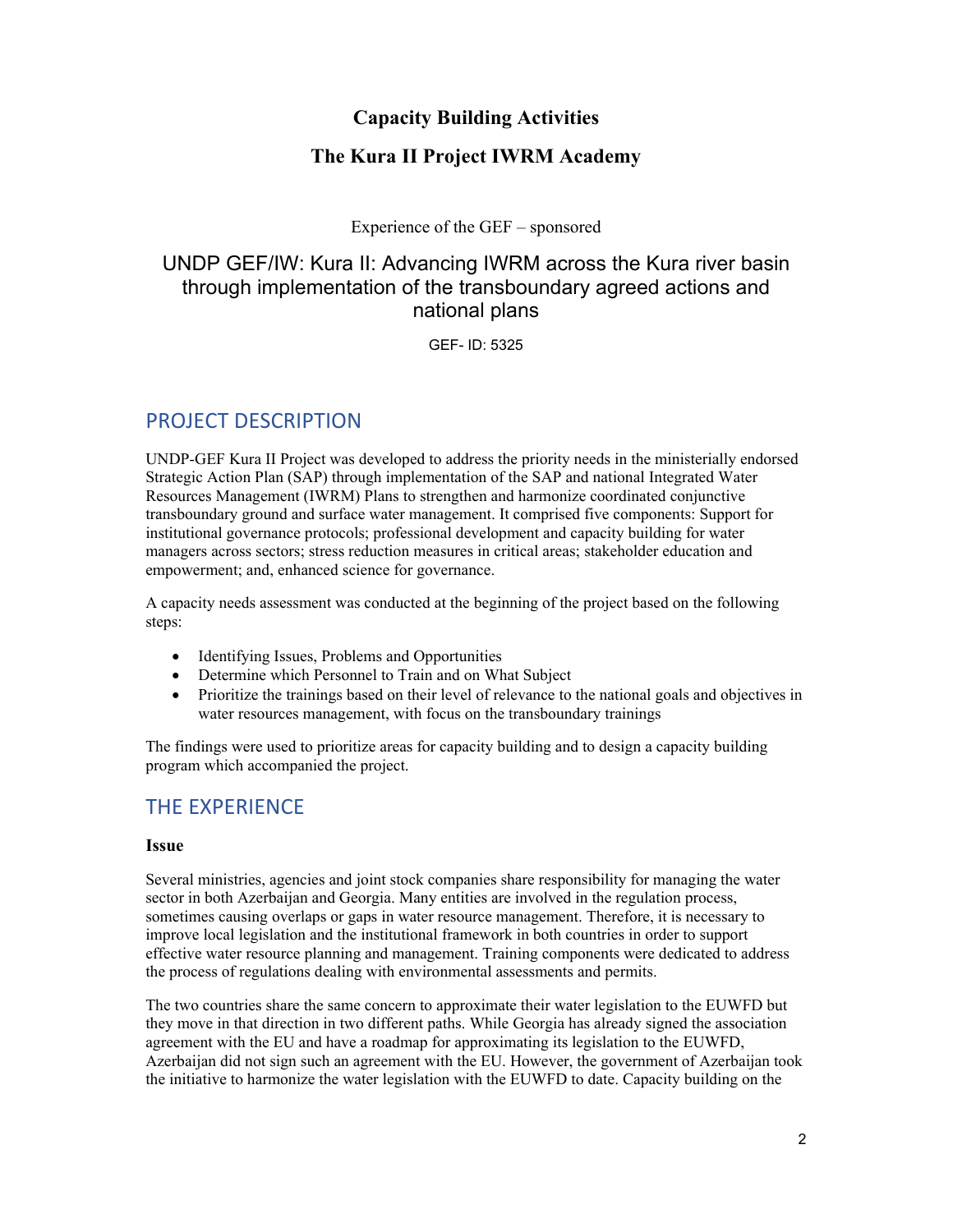harmonization with EUWFD was therefore incorporated in the training programme with the focus on the policies, strategies and implementation of EU WFD regulations.

Although none of the two countries adopted river basin management organizations institutions yet, both countries showed interest in developing the national capacities on river basin management planning. Several training modules were therefore framed around the setup for RBMOs and decisionmaking in the context of IWRM management scheme.

A proper management of the water sector under the current challenges require state-of-the-art technologies in monitoring and assessment of the available water resources. This was accounted for in a set of training modules including the use of GIS, hydrological and economic modelling and water management concepts.

#### **Addressing the issue**

21 different training activities have been conducted between 2017 and 2020 with a total of 76 days in each country. All trainings were held in person and in both countries, Azerbaijan and Georgia, until the Covid-19 situation has restricted travelling. However, only three trainings were affected by Covid-19 and were held as virtual meetings. The trainings cut across all sectors of an IWRM approach.

The training activities started with a training cluster consisting of fundamental elements of IRWM like IWRM principles, integrating environmental aspects and economics followed by a general overview of water quality components and legal aspects. The second training cluster spanned across more than 12 months and addressed modelling, hydrology, river ecology, GIS, groundwater, monitoring and hydro-economics. The last and Covid-19 affected block was dedicated to hydrological modelling and flood management. The flood risk management trainings were held virtually as well as the hydrological modelling intensives. The latter was carried out with a new and innovative format. A small group of hydrologists were equipped with hydrological modelling software and trainings on modelling were held virtually using the software. While the trainings progressed, the virtual meetings transformed gradually into expert exchange where the national consultants addressed currently relevant topics in the countries like hydropower, climate change and crop water demand, which were taken up and considered in the training on advanced hydrological modelling.

In addition to training modules, the need for more efficient water use requires also a concerted awareness raising campaign to address end-users in both countries. Using water efficiently is not only a concern for authorities and entities but also attributable to private end-users. The high daily consumption in Georgia of drinking water and the use of drinking water in Azerbaijan for irrigation by households are just two problems.

Awareness raising campaign have been created during the Kura II Project through a mobile application for municipal water network leak detection and awareness raising and E-learning modules for rational water use. The leak detection is based on crowd sourcing in which leaks are reported by everybody who detects one. Instead of only a few specialists that try to find leaks in a water supply network, everybody can contribute, which in turn multiplies opportunities to find a leak by many times. An app was developed that can be downloaded. The Hydro-Heroes Water Saving App is an opportunity to empower stakeholders to report water leakages from their mobile phones directly to the municipal water companies and learn about conserving water in the process. The list of training modules is showed below: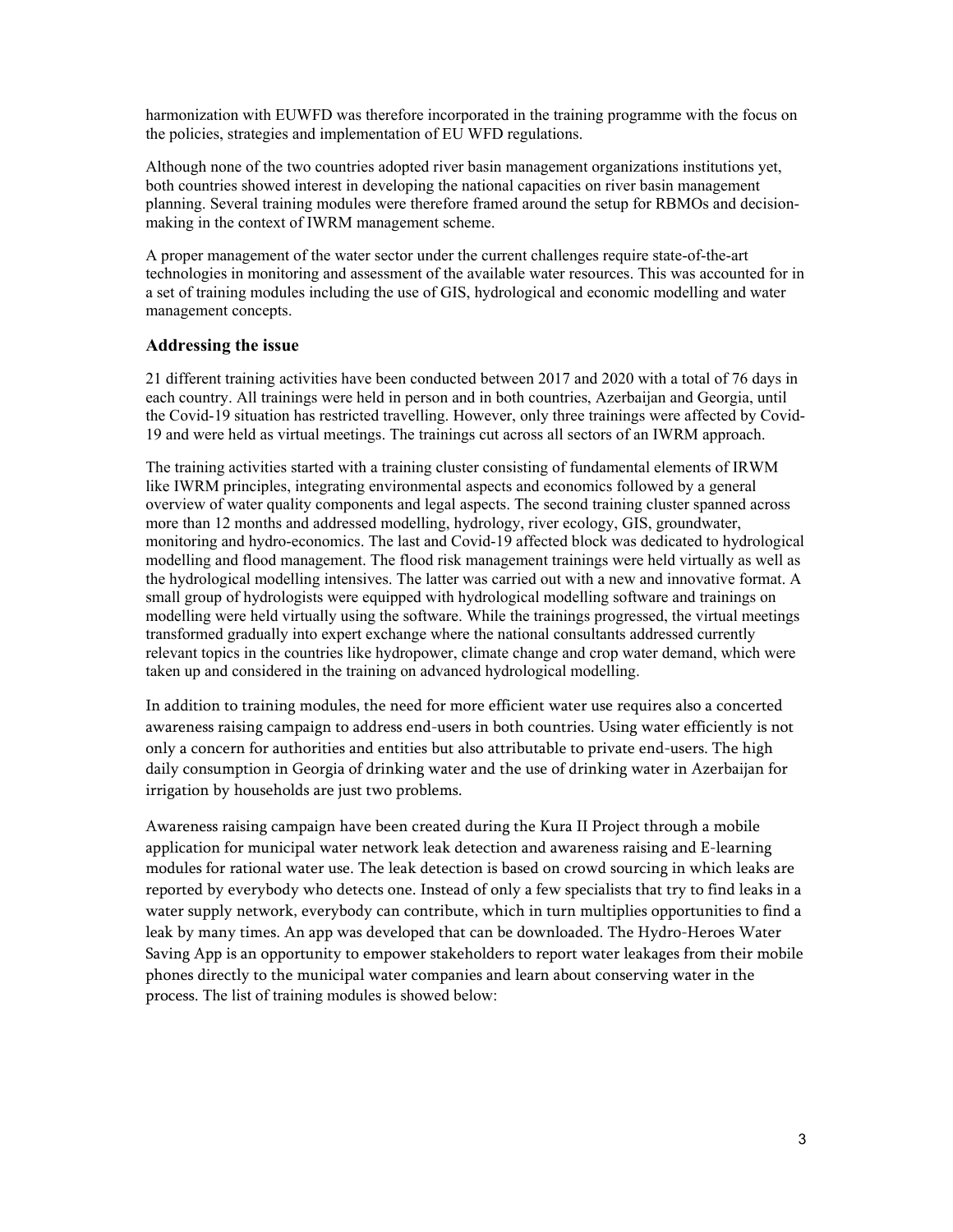



# RESULTS AND LEARNING

#### **Summary of work and outputs**

Each training block was evaluated at the end of each training module. The highest scores in improvement were attributable to the following:

- The improvement of the trainees was more pronounced when their level of profession was lower
- The level of improvement was highest for training topics that were new.
- When more trainings on a new training topic were conducted, the learning curve was high, which means that the level of improvement converged to the average improvement rate

Reflecting and evaluating the training blocks led to the following findings:

#### **Obstacles**

- Inhomogeneous group composition in terms of prior knowledge has often caused a slow learning curve for those who were already familiar with the topic
- In some cases, the inhomogeneous prior knowledge was responsible that some training content could not be addressed with sufficient depth
- A training with more than 15 participants was difficult to handle with regards to practical work. This means that sufficient care, supervision and support is very difficult with more participants.

Recommendations based on the training evaluation can be summarized as:

Promotion in the job: Promotion to a higher position is often related to the number of years in an organisation. It is recommended to define a curriculum that needs to be fulfilled in order to qualify for a higher position. The curriculum defines the trainings that need to be attended. Depending on the position, trainings should include state-of-the-art technical and managerial topics.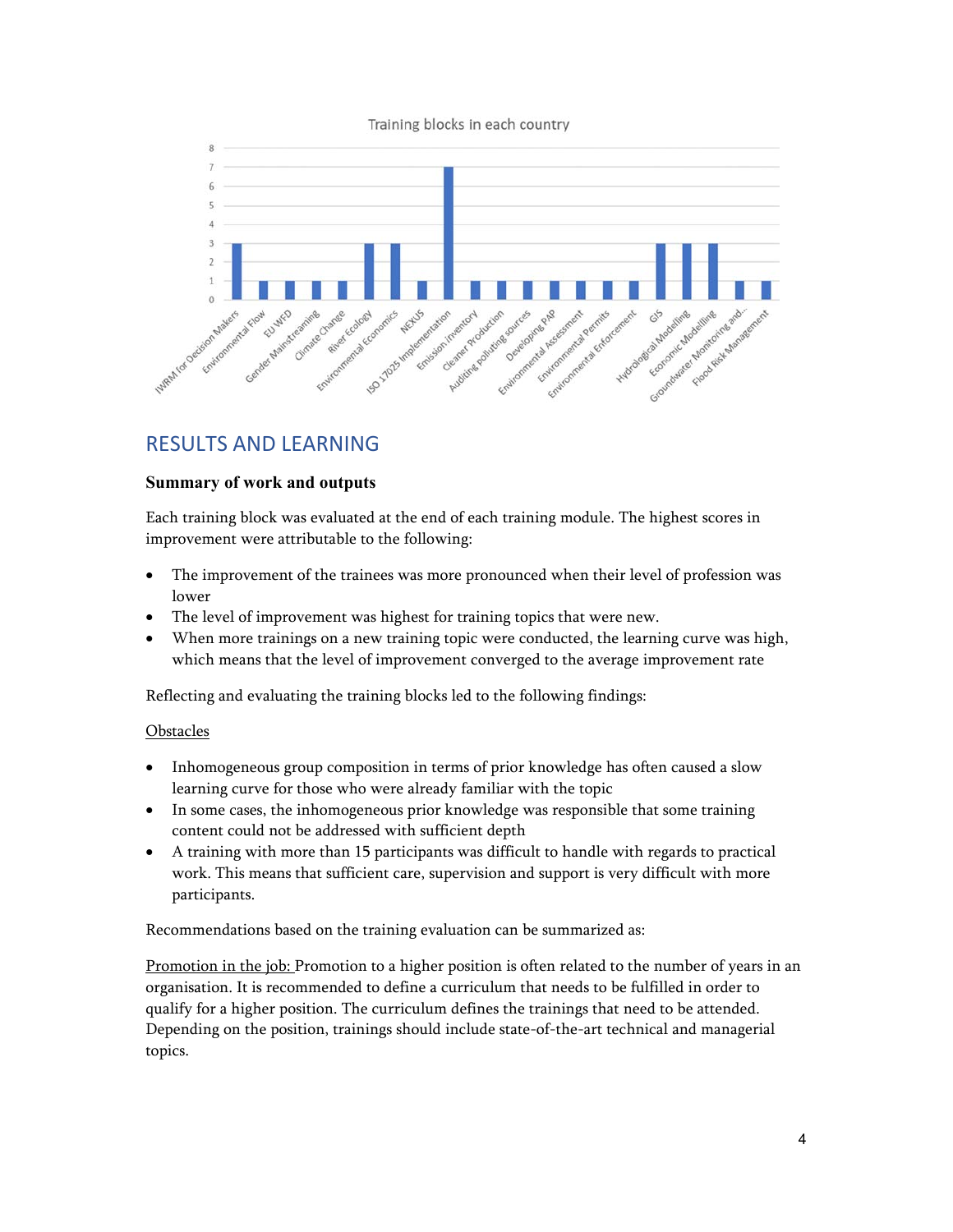Expert clusters: Clusters of experts are recommended which obtain special training and incentives to work and promote state-of-the-art technologies and introduce new technologies and methods. The members of the clusters must remain in that clusters for a minimum time of five years to work efficiently.

Focal points: Even with expert clusters, focal points are needed with the responsibility to organise and share knowledge. They must have the technical means to reach out to the relevant network of professionals and make sure that relevant news, approaches, tools are disseminated. They also act as resource person in order to answer questions. It is necessary to allocate time so that the focal point is able to meet the task. A focal point must fill this position with a minimum period of five years. An incentive is needed to attract candidates, for example with a higher salary. The focal points of various topics and in different entities should be organised in a cluster, which is dedicated to knowledge sharing.

#### **Perspective of the trainees**

Roughly 78% of the participants scored the training activities as excellent, 16% as good, 3% as average, 1.5% as fair and 1.5% as poor. 60% of all trainees expressed their wish to have more practical work, more hands-on exercises and examples with a practical relationship to their work. Nearly 40% wanted to expand the training with more training days for one particular topic in order to work out one example in full detail. 25% opted for more theoretical background which is congruent with a longer training duration. 14% expressed the need of using more tools and software. Additional remarks from the participants addressed a wide range of matters, such as

- Involvement of private companies (4 training blocks)
- Involvement of more governmental entities
- Request for field work (2 training blocks)
- Request for international examples (2 training blocks)

#### REPLICATION

Capacity building based on training modules is highly flexible and replicable. The Kura II Project has therefore established an electronic database with the training materials. This database was made available in each focal point ministry. The purpose of this training database is to allow the two ministries to provide these trainings for more employees in the future. The training database will allow more employees to go through the training course material. It could also be used to establish a test examination in order to issue a certificate for completing the course. Completing certain training courses can be included as one of the prerequisites to get higher promotion in certain department or sector. This will encourage the staff to take such trainings.

To ensure wider dissemination of the Kura II project training materials, the project developed an online platform to include all these training materials called Kura II IWRM Academy training. This portal was developed in 3 languages Azerbaijan, Georgian, and English to ensure wider access to these training materials. The user for this portal will be able to register for a certain course and go through all the training materials, take the quiz, and get certificate of completion for this course.